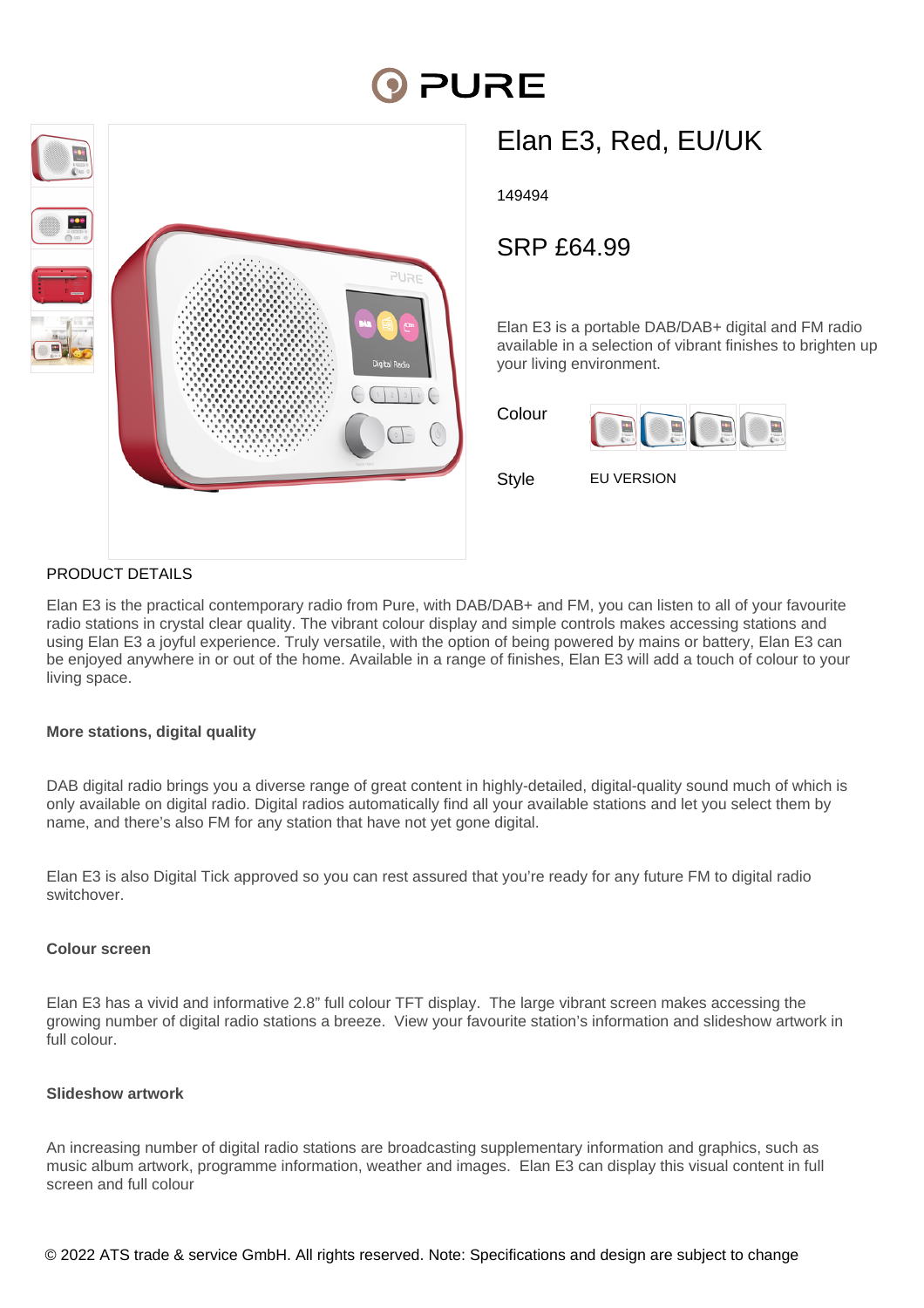#### **Simple to use**

Practical button layout and large vibrant display makes operating Elan E3 a pleasurable experience. Browsing menus, selecting stations and adjusting settings is simple and intuitive.

#### **Great sound**

Elan E3 produces surprising audio performance from a compact form factor.

Elan E3 uses a bespoke 3" full range speaker powered by a digital amplifier to ensure it plays louder and clearer. With six equalisation settings, you can quickly adjust the tone and make all genres of music sound amazing. Elan E3's bass, treble and loudness can be adjusted to fulfil personal listening requirements.

#### **Versatile and portable**

Elan E3's compact form factor allows it to be placed anywhere and in the most space limited of environments. Powered by mains or 4 x AA batteries, Elan E3 can be used around the home or out and about.

#### **Packed full of features**

**Specs**

Elan E3 delivers more than just great sounding radio. A digital clock with two alarms means that you will never be late, and a kitchen timer to support your cooking activities!

Connect your mobile phone or tablet to the audio input and use Elan E3 as speaker for your favourite music, Elan E3 includes a headphone output for personal listening.

#### **Designed and engineered in the UK**

Like all our products, Elan E3 was designed and engineered in the UK by our expert engineering teams, ensuring great sound and impressive build quality.

| opecs                        |                 |
|------------------------------|-----------------|
| <b>Product Attributes</b>    |                 |
| EAN:                         | 0759454829544   |
| Manufacturer number:         | VL-62954        |
| Product weight:              | 0.732 kilograms |
| <b>Energy Management</b>     |                 |
| Input voltage:               | 100-240         |
| Output voltage:              | 6               |
| Output current:              | 500             |
| <b>Dimensions and Weight</b> |                 |